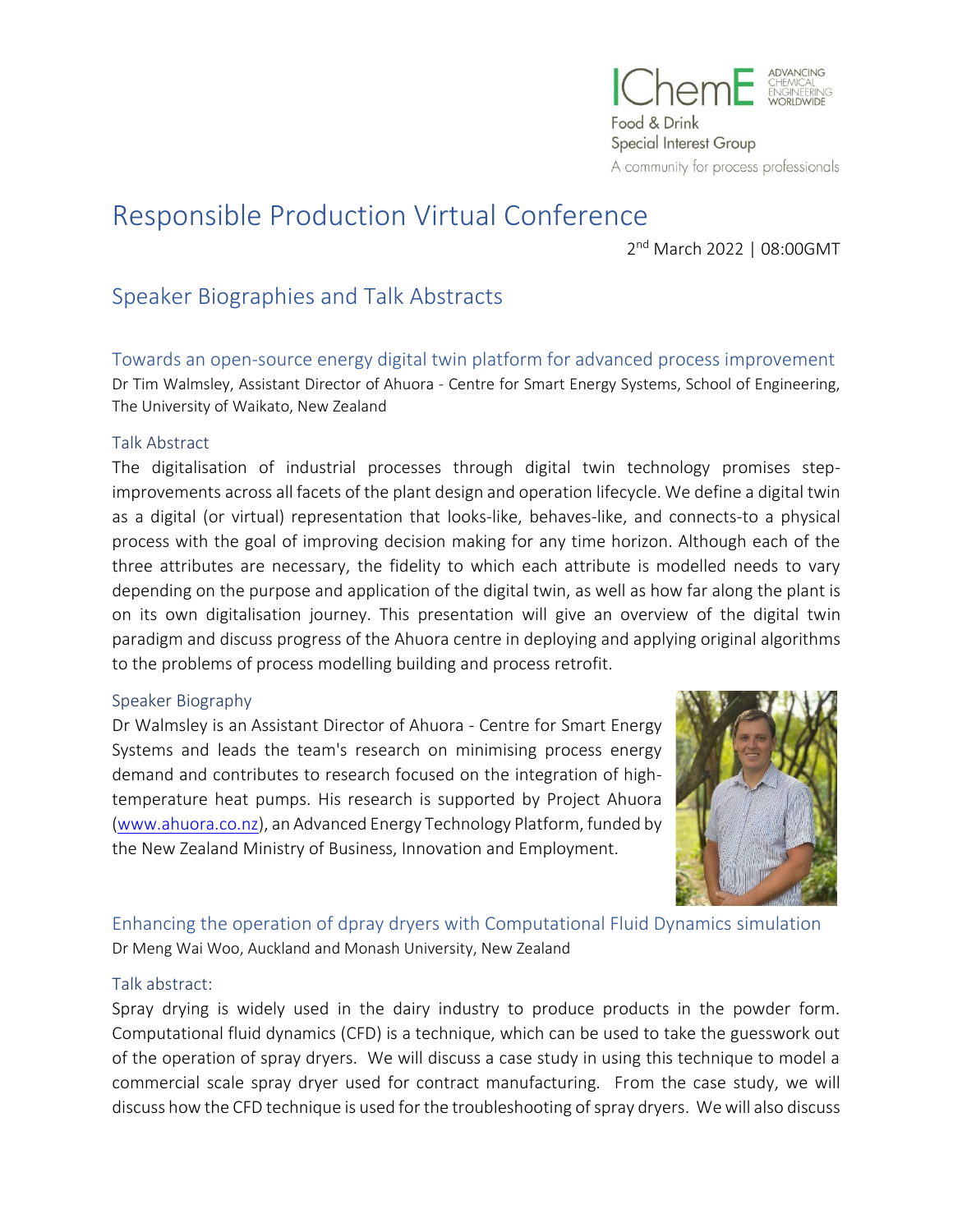

A community for process professionals

how the industry can use this technique to make plant trials more efficient. In the last professionals<br>how the industry can use this technique to make plant trials more efficient. In the last part of this webinar, we will discuss the roadmap of using this technique; in particular, what is important to bridge the gap between management, engineers and operators in adopting this powerful technique.

#### Speaker Biography

Associate Professor Wai Woo is an academic within the Department of Chemical & Materials Engineering in the University of Auckland, New Zealand. He is also the coordinator for the Food Engineering Masters program offered by the university. Wai is a member of the editorial board for the Drying Technology Journal published by Taylor & Francis. For the past 14 years, his main work has been on spray drying research focusing on the computational aspect as well as the operation of the



process. He has published more than 100 refereed journal publications and he is a sole author of a book on spray dryer modelling. He has two patents pertaining to the development of unique spray dried products.

# MVR evaporation and energy efficiency gains in the Dairy Industry

Dr Lana Kong and Ben Lincoln, University of Waikato, New Zealand

#### Talk abstract

In New Zealand, 68% of energy use from the food processing sector comes from dairy processing, particularly from generating process heat for milk powder production.The project aimed to develop a fully electric milk evaporation system with only existing thermal processing technologies in order to decarbonise the milk powder production process. An integral part of this was considering the best way to integrate Mechanical Vapour Recompression and other heat pump technology into the process. With feedback from industry experts, the final design was able

to achieve 63% emissions reduction (current NZ grid emissions factor) and 33% operational cost reduction compared to a conventional MVR/TVR design.

#### Speaker Biographies

*Lana Kong:* Aspiring to work in sustainability, Lana decided to undertake a degree in Mechanical Engineering at the University of Waikato. She originally focussed on sustainable product design before joining Project Ahuora. Being part of Ahuora enabled her to learn and develop skills around large-scale decarbonisation that she was able to apply as part of heat pump

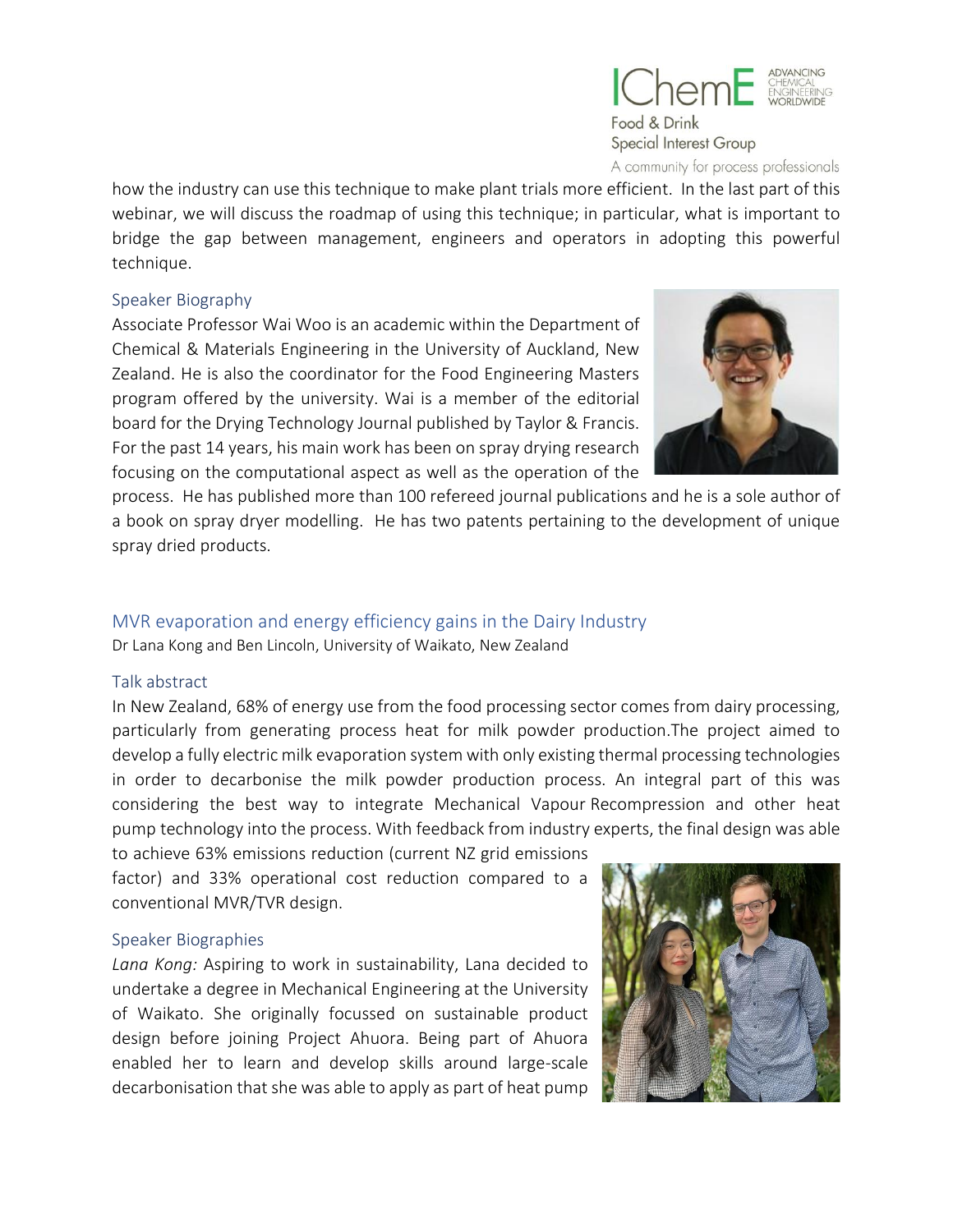

integration in the electric milk evaporator design. She will community for process professionals<br>integration in the electric milk evaporator design. She will continue to work with Ahuora, undertaking a PhD related to heat pump technology.

*Ben Lincoln:* Having parents who were both dairy farmers, Ben was born and raised in the dairy industry. He decided to undertake a Chemical and Biological Engineering degree at the University of Waikato where he joined Project Ahuora and discovered his passion for energy engineering. Ben was able to apply his background, and process integration and simulation skills in the design of the fully electric milk evaporation system. He will continue on work in the dairy industry, undertaking a PhD on how to de-risk and de-cost retrofit of heat pumps in order to address some of the challenges faced by industries in moving toward net zero carbon.

# Using CFD to model chocolate shell forming

Edward Throp BEng (Hons), Associate Principal Engineer, Global Chocolate R&D, Mondelez International

# Talk abstract

Using computational modelling tools to assess the chocolate thickness and strength for filled chocolate products. This presentation will discuss the physical process that is being modelled, why a modelling approach was taken and talk through that approach including showing some results that have been obtained.

# Speaker Biography

Edward graduated with a degree in Chemical Engineering from UMIST in 1998. He gained experience in process development and physical modelling of unit operations at ICI and also plant commissioning before joining Fluent (CFD) in a commercial role. After a number of years he took the opportunity to move into a technical role covering customer support, consulting and pre sales for Fluent and later ANSYS (following company take over), the last 4 years were spent as a team leader for the ANSYS consulting team in Sheffield where he managed a team delivering simulation projects



across a broad range of industries ranging from Rolls Royce, nuclear industry customers through to water treatment. He joined Mondelez in January 2018 and is currently working on a number of CFD based projects across the categories.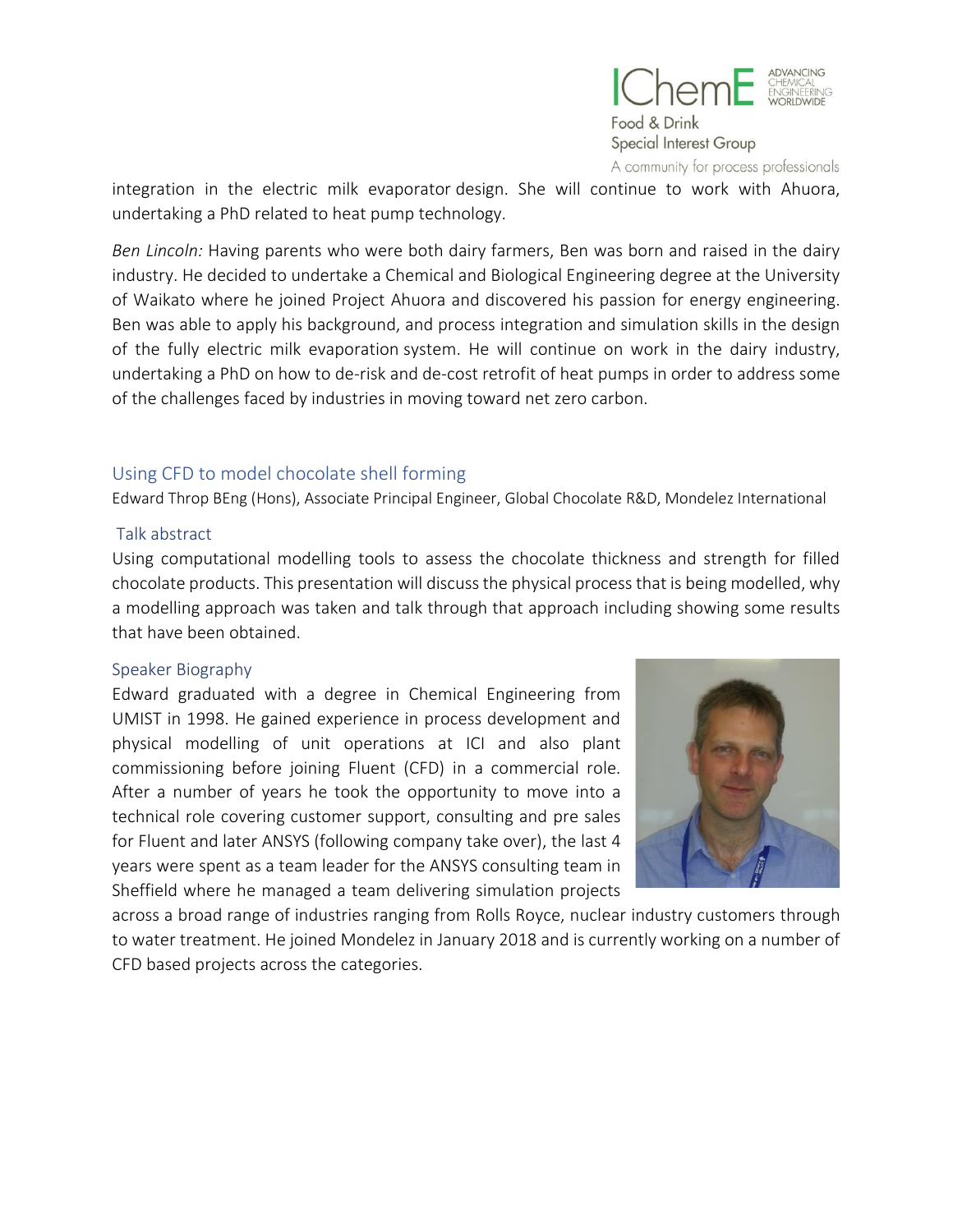

# Towards a zero-emission food cold chain

Dr Xinfang Wang, Assistant Professor in Cold Economy, School of Chemical Engineering, University of Birmingham, England

#### Talk Abstract

Globally, the food system accounted for about 30% of total energy consumption and 20% of GHG emissions in 2011 (FAO, 2016). The supply chain, especially cold chain (temperature-controlled supply chain, including fridge, freezer, refrigerated truck/van, cold box etc.) is a key player in ensuring food quality and safety. However, temperature-controlled processing, distribution and storage, often based on inefficient equipment and protocols, have a significant environmental impact. To achieve UK's zero-carbon emissions target by 2050, the food supply chain including cooling needs to be decarbonised. How the decarbonisation will be achieved has significant implication for the economy, food and drink industry, social wellbeing, food security and energy system. It is essential to combine techno-economic, environmental, social and policy aspects in an integrated approach for the design and evaluation of decarbonisation solutions for the food cold chain from farm to fork.

In this talk, Dr Xinfang Wang will present the work undertaken by the team of the Centre for Sustainable Cooling at the University of Birmingham, where they have been building a whole systems framework to assess the demand of food cold chain up to 2050, considering the technology, infrastructure, environment, policy, behaviour, social, finance and business models. Dr Wang will explain the framework for understanding what the food cold-chain sector might look like in 2050, assessing the changing cooling needs of our food industry (chilled and frozen) and identifying the big areas of risk or win to zero emission targets.

#### Speaker Biography

Dr Xinfang Wang is an Assistant Professor in Cold Economy at the School of Chemical Engineering, University of Birmingham. She also sits on the UK Energy Research Centre's (UKERC) Research Committee and advises on the research strategy and priorities. Xinfang is currently co-investigator and working on three projects of decarbonising food cold chain in the UK and EU - [Sustainable Food Cold-Chains,](https://ukerc.ac.uk/project/sustainable-food-cold-chains/) [Zero Emission Cold-Chain,](https://gow.epsrc.ukri.org/NGBOViewGrant.aspx?GrantRef=EP/V042548/1) and [European food chain supply to reduce GHG emissions by 2050.](https://cordis.europa.eu/project/id/101036588)



Xinfang has a strong background in whole systems research, energy policy,

economics and social practices on energy resilience, sustainable cooling and cold chains. Her research covers both developed and developing countries including Rwanda, Kenya, India, Bangladesh, Mexico, Nepal and China. Xinfang has been a co-I on a list of projects with a total value of over £20 million that are funded by EU H2020, EPSRC, GCRF, Newton Fund, Defra, BEIS, World Bank, and UKERC etc.